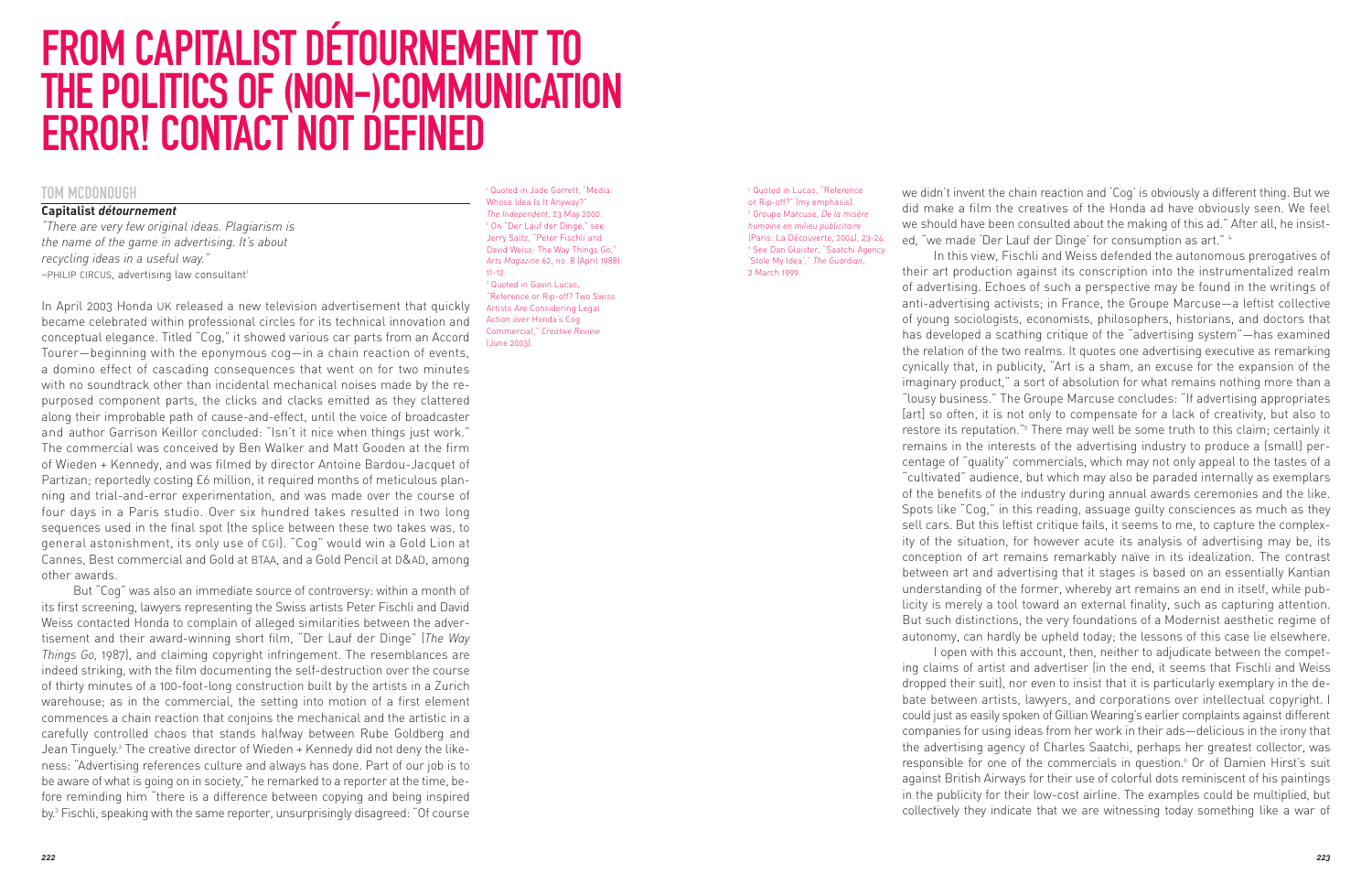position within the cognitariat, a struggle between artists and advertising creatives over intellectual property. And here Peter Fischli's offhand remark that "Der Lauf der Dinge" was intended as a particular type of commodity—the luxury good known as art—with its own protocols of display and distribution, becomes emblematic in its unintended honesty. "Cog" threatened the exclusivity of a brand, to put it in blunt terms. Our task is certainly not to take a position in solidarity with one side or the other in this conflict internal to capital, but to examine its dynamics and to understand what larger struggles it might obscure.

"Creative people in advertising keep their eyes and ears open to developments in conceptual art," explained the managing director of Saatchi's advertising agency when asked about these recent cases.7 Of course there has long been a complicated relationship between art and advertising, whose roots extend back at least to the early years of the last century, but what we might note in the current conjuncture is a curious reversal of roles from their hegemonic distribution of the early 1980s, when the appropriation of advertising images by artists such as Richard Prince and Cindy Sherman appeared to entail a critical position within the politics of representation. At that time, Craig Owens could claim that these artists took up familiar female stereotypes, specular models of femininity appropriated from cinematic and commercial culture, to parodic ends; this was most clear in Sherman's *Untitled Film Stills*, in which she impersonated tropes that had precisely been meant to encourage imitation and identification. Yet the aim of these artists, Owens wrote, extended beyond a punctual critique of, say, images of women; at issue was a larger epistemological struggle over the nature of reference in the work of art. "The deconstructive impulse is characteristic of postmodernist art in general," he noted in the concluding paragraphs of his pioneering essay on "The Allegorical Impulse,"

and must be distinguished from the self-critical tendency of modernism. Modernist theory presupposes that mimesis, the adequation of an image to a referent, can be bracketed or suspended, and that the art object itself can be substituted (metaphorically) for its referent.

This sort of self-reference lay at the very heart of Kantian aesthetics; postmo dernism's break with its logic did not, however, entail a flight back to mimesis; Owens continued:

Postmodernism neither brackets nor suspends the referent but works instead *to pro blematize the activity of reference.* When the postmodernist work speaks of itself, it is no longer to proclaim its autonomy, its self-sufficiency, its transcendence; rather, it is to narrate its own contingency, insufficiency, lack of transcendence.<sup>8</sup>

<sup>7</sup> Quoted in Adam Sherwin, 'There's a Difference Between Cribbing and Inspiration',' *The Times*, 27 November 2003.

<sup>8</sup> Craig Owens, "The Allegorical Impulse: Toward a Theory of Postmodernsim," in *Art After Modernism: Rethinking Representation*, ed. Brian Wallis (New York: The New Museum of Contemporary Art and Boston: David R. Godine, 1984), 235 (my emphasis). <sup>9</sup> For the importation of the concept of monopoly rent into the analysis of culture, see David Harvey, *Spaces of Capital: Towards a Critical Geography* (New York: Routledge, 2001), 394-411. <sup>10</sup> Owens, "The Allegorical Impulse," 235. <sup>11</sup> Jeremy Rifkin, *The Age of Access* (New York: Jeremy P. Tarcher/Putnam, 2000), 171.

Prince, Sherman, and their generational cohort were seen in their use of appropriation to be questioning the very bases for the institutional determination of modernist artistic value: autonomy and transcendence. But to speak of these qualities, of the uniqueness of the work of art, is also to speak of what Marx called "monopoly rent"—the income to be derived from the depiction of particular commodities as incomparable or unreplicable.<sup>9</sup> The use of images appropriated from advertising and other media sources intervened within this dynamic, undermining claims to uniqueness in the destruction of artwork's autonomy. A generation later, however, it is the ad executives who defend plagiarism while artists struggle to protect monopoly rents; Fischli and Weiss' insistence that "Der Lauf der Dinge" was intended for aesthetic consumption must be read as an insistence on precisely the author-function as a guarantee of the singularity and (illusory) autonomy of the work.

Of course even at the moment of initial formulation of postmodernist discourse, Owens had to admit what he called the "complicity" of the artwork, "the unavoidable necessity of participating in the very activity that is being denounced precisely in order to denounce it."10 We could perhaps extend this admission of the limits inscribed within any deconstructive practice: in describing the simultaneous solicitation and frustration of desire in these works, of ambition declared and deferred, he is point to a fungibility of the signifier that is analogous to that of the commodity form itself. In retrospect perhaps we should reread the use of appropriation in the early 1980s as a moment in the capitalist deterritorialization of the image and the dismantling of any residual claims for its particularity or situatedness. Problematizing the activity of reference was by the late twentieth century potentially coterminous with the freeing of the visual environment for full exploitation by a commodity economy ever more inseparable from the logic of the image. As economist Jeremy Rifkin has noted,

as cultural production becomes the high-end sector of the economic value chain, marketing assumes an importance that extends well beyond the commercial realm. Marketing is the means by which the whole of the cultural commons is mined for valuable potential cultural meanings that can then be transformed by the arts into commodified experiences, purchasable in the economy.<sup>11</sup>

Rifkin emphasizes the significance of appropriation in the techniques of contemporary advertising: it is "the capitalist system's way of translating cultural norms, practices, and activities into commodity forms"; its task is "to rifle through the culture to find new themes for eliciting human response"; creatives "*plumb the depths* of culture and *borrow* images from the most unlikely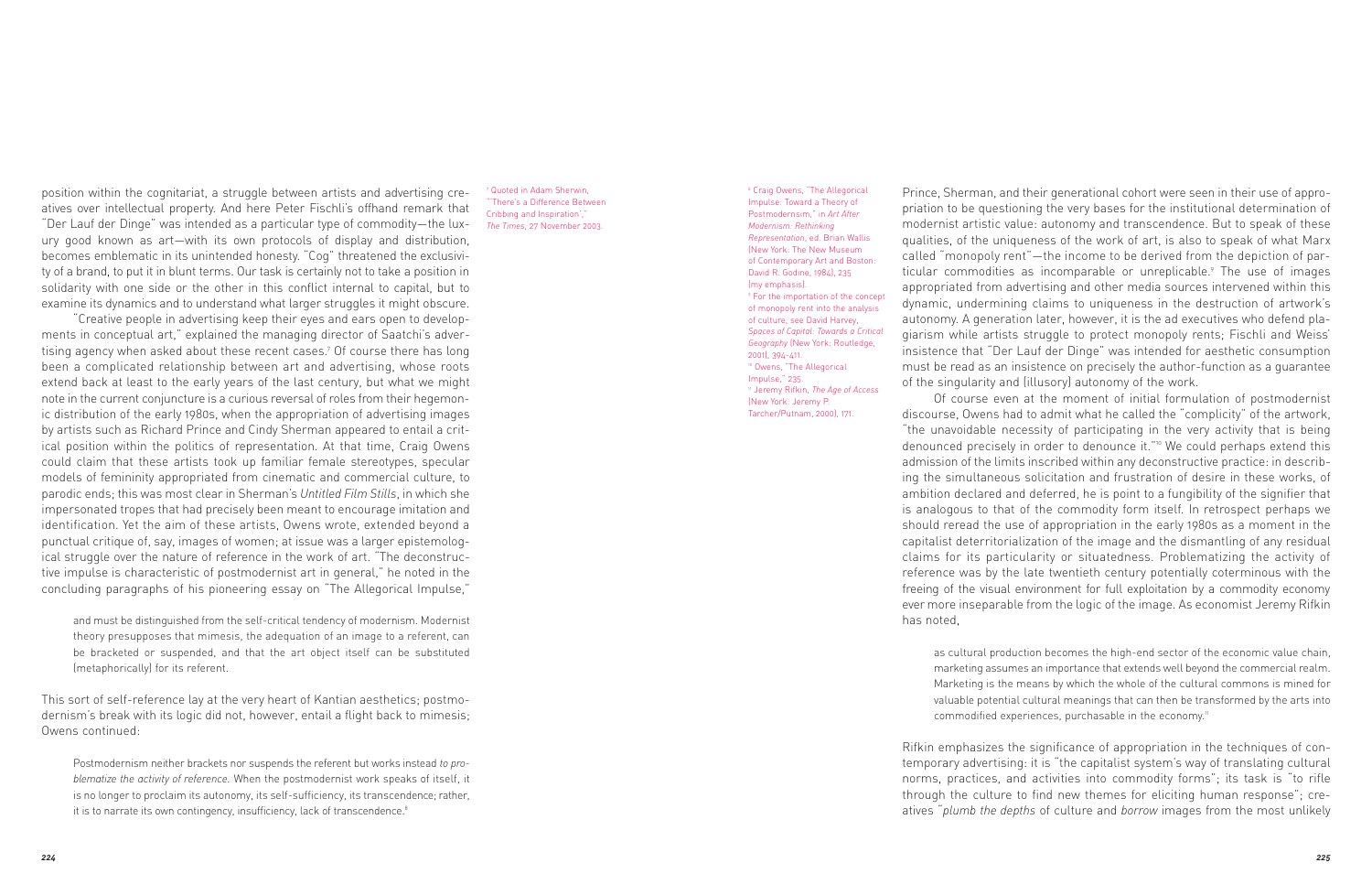sources to sell products."<sup>12</sup> Take note of the terms used here: translating, rifling, plumbing, borrowing—the undertaking that had once been assigned to the most recalcitrant practitioners of the factographic tendencies of the avant-garde and their latter-day heirs has become, in other words, wholly instrumentalized by the culture industry in its voracious search for profit.

In 1956, Guy Debord and his colleague Gil J. Wolman published an essay entitled "A User's Guide to Appropriation," in which they wrote: "A slogan like 'Plagiarism is necessary, progress implies it' is as misunderstood, and for the same reasons, as the famous phrase about the poetry that "must be made by all.'"13 The "slogan" in question derived from Lautréamont's *Poésies*, published in 1870, which elements of the historical avant-garde and its successors in the twentieth century had read as forging a programmatic link between the practice of plagiarism and "progress"—that is, the transformation of poetry into a collective, egalitarian form in which authors would no longer be separated from spectators. *Détournement* took its place within this "utopian plagiarism," imagining that a revolutionary politics could arise from an artistic procedure, and was diametrically opposed to any condemnation of plagiarism on behalf of copyright or claims to creative originality. The same sentence from Lautréamont could serve as a slogan for those today who are calling for the gradual abolition of intellectual property rights and the free circulation of cultural property; and in fact it is not rare to see references to Situationist *détournement* mobilized in these debates. However mightn't we also hear in the words of Philip Circus with which I opened an echo, even if unintentional, of Lautréamont's famous watchword? Forty years on, all the effects of the use of appropriation anticipated by the Situationists have been re-appropriated, we might say, turned back upon their revolutionary promises. In the wake of May '68, the technique of *détournement* was quickly incorporated into advertising practices as a stylistic trope; in the longer term, it—along with other aspects of Situationist critique—has become in many respects one more tool of the "new spirit of capitalism," a structural principle of the functioning of our image economy. Today we are witnessing, we might say, the full acceptation of *détournement* as capitalist strategy.

*Détournement's* valorization of fluidity, of the movement of meaning and images, has become a means to extract value within cognitive capitalism. Italian economist Enzo Rullani has argued that the value of knowledge today is no longer dependent upon its hoarding, but is in fact multiplied by its diffusion: for an economy in which, as current wisdom has it, "concepts, ideas, and images" rather than tangible goods are the primary sources of wealth via the servicing of "cultural needs and desires" through paid-for experiences and activities, extracting profit from intellectual property requires rapid distribution, before

<sup>12</sup> Rifkin, *The Age of Access*, 172-173. <sup>3</sup> Guy Debord and Gil Wolman, 'Methods of Detournement" (1956), in *Situationist International Anthology*, ed. and trans. Ken Knabb (Berkeley, Calif.: Bureau of Public Secrets, 1981), 10 (trans. modified).

<sup>14</sup> Rifkin, *The Age of Access*, 5. <sup>15</sup> Enzo Rullani, interviewed by Antonella Corsani, "Production de connaissance et valeur dans le postfordisme," trans. Antonella Corsani, *Multitudes* 2 (May 2000). <sup>16</sup> For the importation of the concept of monopoly rent into the analysis of culture, see David Harvey, *Spaces of Capital: Towards a Critical Geography* (New York: Routledge, 2001), 394-411. <sup>17</sup> Rullani, "Production de connaissance." <sup>18</sup> André Gorz, *L'immatériel* (Paris: Galilée, 2003), 59.

its meaning decays and audiences have passed on to other events or occupations.14 Hence one of contemporary capitalism's primary tasks is precisely to manage the circulation of these concepts, ideas, and images: "An economy based on knowledge is structurally anchored to sharing," Rullani notes, adding, "knowledge produces value *if it is adopted*, and this adoption … creates *interdependency*."15 The value of immaterial commodities, in other words, is produced by dissemination and mutual dependency; what Marx called "monopoly rent"—the income to be derived from the depiction of particular commodities as incomparable or unreplicable—has in this case become a product of the multiplication of uses, rather than the control over a copyright (as with Fischli and Weiss).<sup>16</sup> As Rullani has said, "proprietary logic has not disappeared, but must subordinate itself to the law of diffusion."<sup>17</sup> We may echo him in saying that the value of knowledge is tied precisely to the ability to monopolize the right to use it; the value of so-called "immaterial" commodities does not so much lie in knowledge itself, André Gorz has argued, but "in the monopoly of knowledge, in the exclusive qualities that knowledge lends to the commodities that embody them, and in the ability of the firm to retain that monopoly."18 The mobility that the Situationists once had hoped to deploy against all fixed, fast-frozen meanings, we might say, the modeling of *détournement* on an economy of the gift, has been subsumed back into the logic of the exchange of (immaterial) commodities and the increase of capitalist rent.

Hence the ultimate emptiness of questions of intellectual property rights for the left; as theorists like Matteo Pasquinelli have noted, frameworks such as Creative Commons—with its aim of enabling the sharing and building upon the work of others within the larger rules of copyright—such frameworks mask the increased regime of competition within the knowledge economy under a rhetoric of the digital commons. In his critique of Lawrence Lessig and the "ideology of free culture," Pasquinelli describes the celebration of digital freedom as underlain by recognition that "the market needs a dynamic and self-gene rating space to expand and establish new monopolies and rents. A dynamic space," he concludes, "is more important than a lazy copyright regime." There is profit to be made, in other words, from the fruits of the collective intelligence of free culture. This is precisely the outcome of so-called free culture, the culture of capitalist *détournement:* an expanded and lubricated space of the market. Rent, in his neat formula, is the other side of the commons, in the moment of the network economy as in the moment of the enclosure of lands.<sup>19</sup> But this internecine struggle over the extraction of monopoly rent within a completely commodified culture obscures from view a broader conflict: the resistance to what Rifkin has called "the commercial enclosure and commodification of the shared cultural commons."<sup>20</sup>